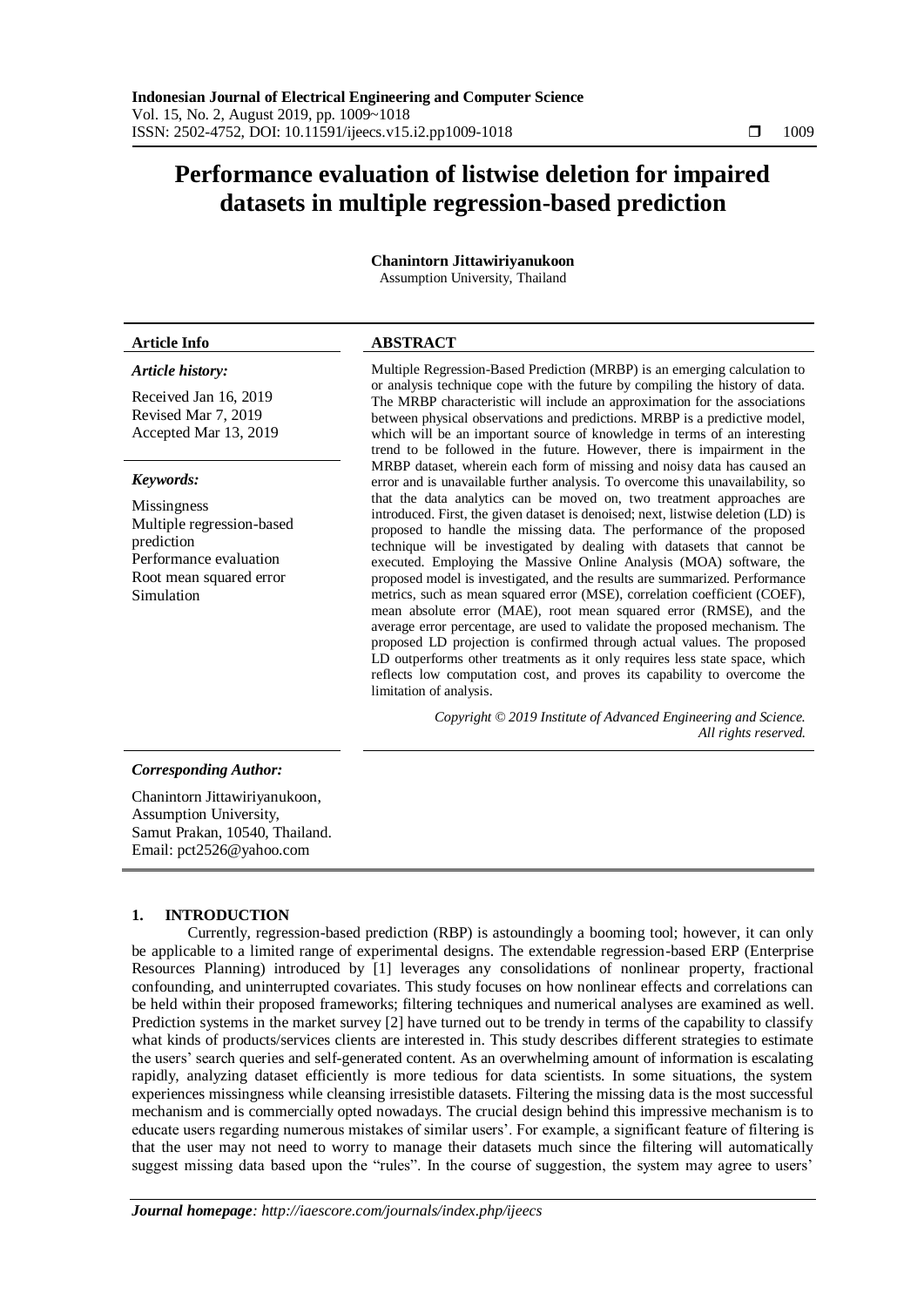conclusions (either implicitly or explicitly) about what they are fixing, which will help to update the rule of substitution. Steadily, the system will be more likely to extend recommendations, proving the robustness of the system. Usually, filtering will use some basic steps in prediction: (1) deletion of missingness is chosen as a result of the overall performance and; (2), an average value of neighbors is employed to predict the missing value. In the long run, practical filtering reveals that it is more helpful when compared with real contentbased values. In numerical analysis, listwise deletion (LD) is a technique for leveraging missing data; hence, LD will eliminate a whole record from datasets if the value is missing. LD will induce statistics of the associated experiments [3]. The statistical function may reckon on the sample size when LD ignores records with missing values; this directly affects the sample, which is being experimentally analyzed. LD is ambiguous as the motivation for missingness may be systematic (i.e., questions in the survey leading to mine insightful information, such as current earnings, age, and an annual tax). Not to mention, subjective data will be removed from datasets, leading to unfairness in data analysis. For example, a survey may incorporate questions about respondents' criminal records, sexual seduction, and/or current incomes. Many of these questions in the questionnaire may not be responded to properly as they are considered to be disturbing questions. Multiple imputations are another technique for handling missing data to cope with this bias. Although LD seems to cause no problems, it is superior to compare LD with other mechanisms, such as weighted average substitution, single imputations, and maximum likelihood for manipulating missing data.

Other prediction approaches that employ the average substitution technique will be taken into account and these approaches will be discussed elaborately in section II. To overcome these issues, an RBP using LD is proposed. Based on these experiments, the proposed deletion gives higher accuracy without compromising in the performance, which obtains not only a lower average percentage of error, but also an experience with regards to the simple filtering approach. This paper introduces performance evaluation of the LD technique for treating the missingness in RBP. In our approach, different treatments to overcome missing data are discussed in section III. Furthermore, the statistical analysis using the Massive Online Analysis (MOA) simulation is executed, and the prediction results will be compared with the real values to know the estimation accuracy. The analysis will be demonstrated in section IV.

The contributions of our study are presented as follows:

- a. Impaired datasets with different parameters, such as noisy data, missing data, attributes, instances, sizes, and value, are investigated.
- b. Two steps of a treatment method for the given datasets are proposed, i.e., first, all the noisy data, which block the analysis, are removed; then, the missingness is substituted by an estimated value.
- c. After the given dataset is deemed to be executable, the MRBP is applied and the model includes the historical events and forecasts associated with futuristic trends.
- d. Statistical data, such as mean absolute error (MAE), root mean squared error (RMSE), correlation coefficient (COEF), mean squared error (MSE) and the average error percentage are calculated by the MOA software package, and the analytical results are discussed.
- e. The real values are utilized to verify the outputs of each MRBP model after the treatment.

# **2. RELATED STUDIES**

Predictive modeling is a step toward developing, measuring and verifying an outcome to fit an appropriate prediction. A modeling process ranging from artificial intelligence, statistics, and machine learning is always available in prediction analysis. An accurate RBP for app downloads which can help developers optimize some factors that influence apps can be found in [4]. The model is considered based on measurement, verification, and evaluation, employing the detection technique to estimate the effects from input data. The individual model exhibits its own pros and cons and is best fit for specific types of target complications. A discussion of problems in the Internet of Things (IoT) application [5-9] using regression analysis has been presented in [10]. In addition, each model can be recyclable and is built by a training set of algorithms using classical data. Simple regression is a statistical implication in which the decision is made as a potential prediction. For example, data that may consist of a disaster frequency is "predicted" by the length of the winter in each year. Many predictive models encompass several predictors and these transport to involve the correlation coefficient which is a correlation between paired predictors. In data collected on a quarterly basis, such as crime rate, and retail records, different weekly outcomes will be detected. Moreover, there may be swings in an association of the gathered data, such as, natural disasters and/or insurgency. To model the data, some "dummy" variables or substitutions can be taken into account to cover these consequences. Up to this limit, all datasets used in this paper will target to attributes and instances where conditional values of the prediction are assumed to be a regressive based model and exhibit a normal distribution. As a matter of fact, this is not a practical assumption, especially in the case of a bivariate example. The simple regressive model is rather of the form  $Y = aX + b + c$ , where a and b represent the slope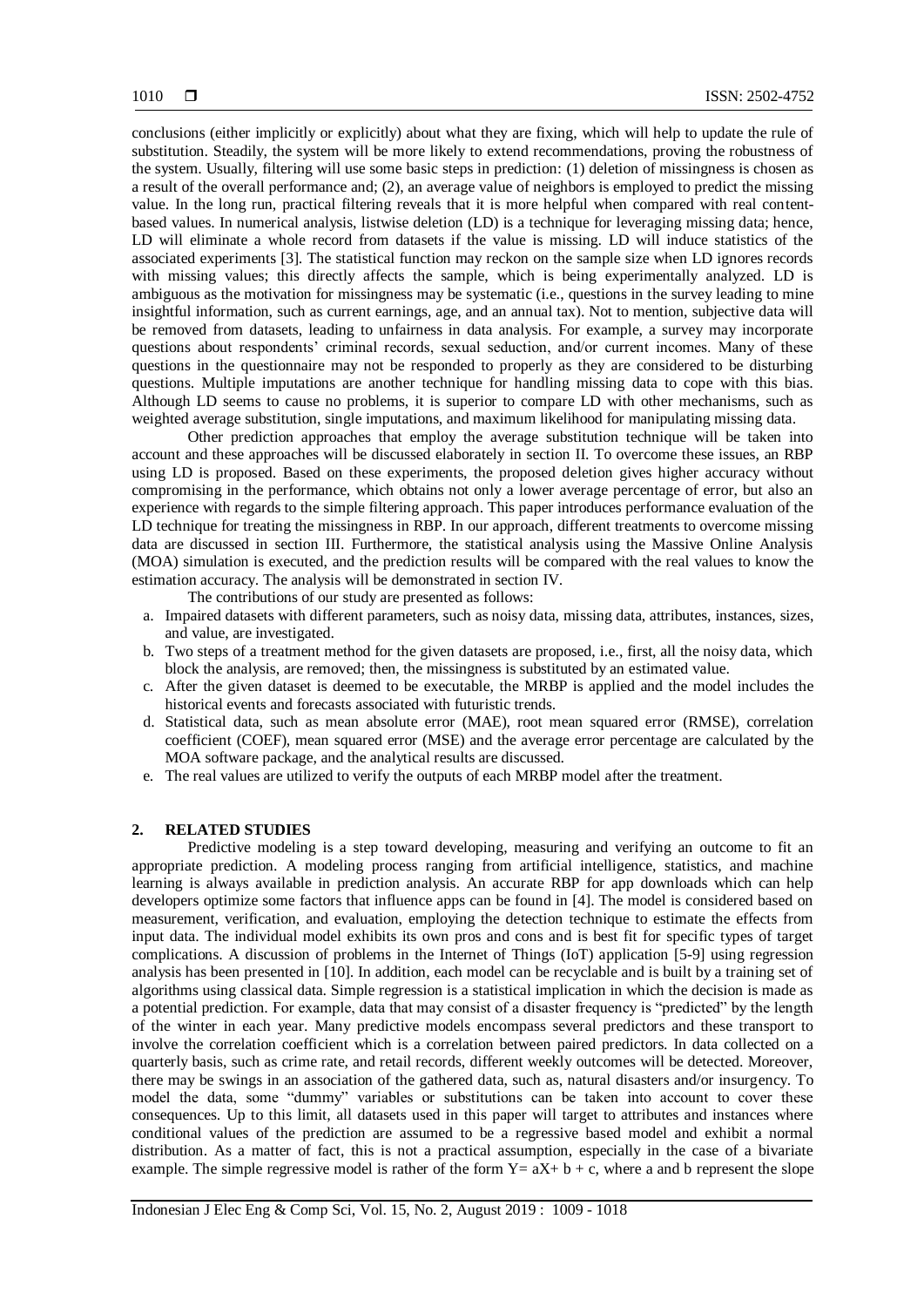of a straight line and the threshold value, respectively, while c is a compensated error for the sake of practical cases in which the points (X,Y) may not align with the straight line. It is assumed that the error c follows a normal distribution with zero mean and will be approximated by the figure of a and b. A simulation for the mobile application to rank algorithms in the app store has been investigated in [11]. The paper differs from [4], wherein a multiple regression-based prediction (MRBP) is opted to outline a dependent variable and three related attributes (independent variables). The multiple regression-based predictive model is a process of creating a continuous random dependent variable (also called the response variable), Y, and a number of independent variables, X1, X2, . . . , Xn. This model is also used to anticipate the value of the dependent variable using an estimated regression function of independent variables (also called the predictor or regressor variables). These independent variables are known as the trend of prediction, the model is of the form  $Y = a1X1 + a2X2 + \cdots + a_nXn + b$ , where b, the error variable, follows a normal distribution with zero mean, while a1, a2, a3, …., an are the coefficients. To find neutral predictions from sample parameters, i.e., if a multiple regression-based prediction is applicable, then the model must decide whether the variable Xn has a nontrivial, distinctive influence on the variable Y, after adjusting for the error variable b. The first step is to achieve an approximation of the coefficient an for an individual Xn estimating Y without the bias. The next step is to determine an implication of the prediction accuracy, i.e., to compute the MAE, RMSE [12], the average error percentage, and the interval of confidence about the prediction. In this investigation, methods for handling missing data in population parameters will be discussed. In performance evaluation, the degree of unfairness in parameter substitutions is presented with regards to whether or not there is a decent strategy for replacing missingness. This is also used to clarify that these methods for handling missing data are originally aimed to fix or efficiently handle the missingness [13]. However, these mechanisms described in the subsequent sections are employed to look over so that further analysis can follow.

# **3. PROPOSED TREATMENT METHOD AND PREDICTION**

Missing values in datasets can be represented as the values of data, which are mistakenly collected for either attributes or instances in the population sample. The complication of missing values is typical in many data science research and can influence a quality of results after data manipulation [14]. For the same reason, several medical research studies have to concentrate on managing these missing values as presented in [15]. Lately, many studies have been determined based upon the assumption of comprehensive datasets. Missing values produce numerous complications, (1) the missingness reflects the analytical result, which may denote the probabilistic test and result to discard the null hypothesis; (2) the absence of data will ground unfairness in the prediction of population parameters; (3) the missing values will decrease the originality of the parameters; and (4) the missing values will be problematic for the conclusive analytical part of the research. These mentioned misrepresentations pressurize researchers in terms of the validity of the tests and result in misuse. In this research study, types of missing values will be classified based upon their preliminary causes why these values are missing. Thus, two types of missing values are categorized. Unplanned Missing (UM) is stated as whenever the probability of missing values is not associated with other any particular values. UM is a classical model, but an irrational notion for data science research studies. Conversely, if the value is missing by a technical failure or as a result of sampling techniques then these values become null in transit or technically substandard, such values are in the focus of UM as well. Thus, the approximated parameters are faired by the absence value. The other is Intentional Missing (IM) in which the missing characters or data are planned and purposely left as blank. The data of IM cases are ambiguous, and a fair approximation only will help to solve these problems. To approximate the missing values that are much more disoriented, they have to be modeled. In practice, the potential method of reckoning the missingness is to avoid the problem by capturing the data cautiously as well as empowering the questionnaire. To decrease the missing value in data science, these treatment methods will be proposed as follows:

Proposed treatment methods for asserting data have been developed to overcome the problem of noisy and missing values, such as LD, averaging variable (AV), and single imputation (SI). Let S be a given dataset matrix which comprises a rows and b columns  $(Sk1, Sk2, Sk3,..., Sk(b-1), Skb)$  for each  $k = 1, 2,$ 3,…, a. The S matrix is assumed to be a finite set. An element Skb is found to be a missing or noisy element whenever  $\{Si j = \phi \mid \infty, 1 \le i \le a; 1 \le j \le b\}$ . The dataset with missing or noisy elements is called impaired dataset. Then, treatment methods to overcome the lack of executability as well as to advance the analysis by using the estimated vector Dn are presented in the subsequent section.

#### **3.1. LD**

LD deals with the missing values by removing them entirely in order, so that the data scientists can profit the manipulation as usual (only analyze the existing data). This is a commonly used method and is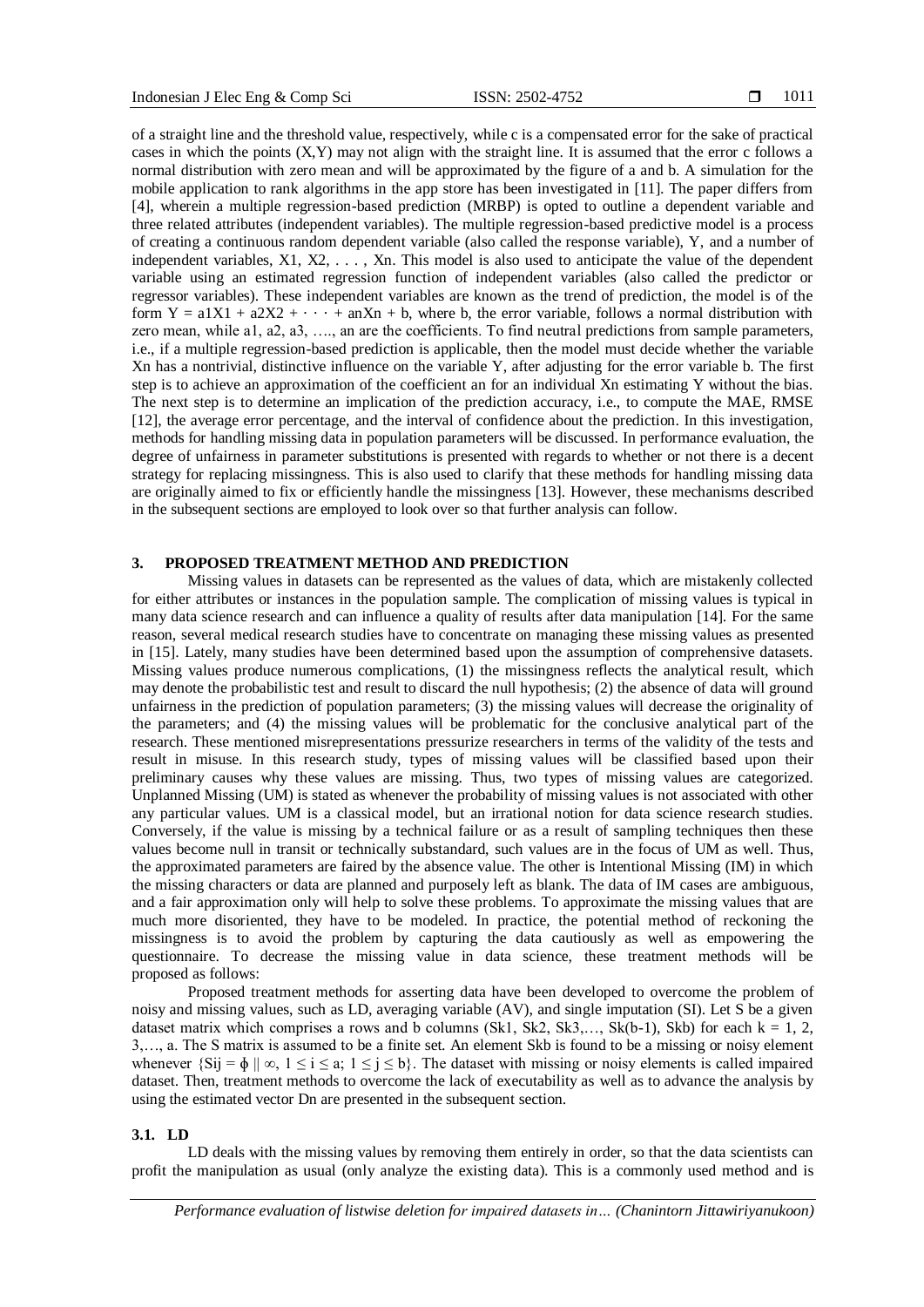recommended when the missingness is the UM case, and the analytical results are tolerant. Besides, the average percentage of errors from this deletion method is expressive as they will match the inconsistency about the approximation even if the approximation case was unfair. The point is that; the UM case is an uncommon incident in practice and that is why researchers may claim that this case will lead to an unfair prediction of the population parameters. This deletion has been recognized to develop a fair prediction and traditional analysis provided that it involves a large population, whrerin power is irrelevant, and therefore, LD is a realistic method. However, the research presented in this paper will involve a large sample, and if the assumption of UM is fulfilled, then this deletion is considered to be an acceptable strategy.

LD handles noisy and missing values by entire elimination so that the estimated dataset Dn can be computed and analyzed. This is a commonly used method and is endorsed as the missingness in terms of the unplanned case (UM). LD recalls the humble treatment mechanism whether the UM affects the removal. The zth row of matrix S contains an element Sij with noise and missingness, where  $\{Sij = \phi \mid \infty, 1 \le i \le a; 1 \le j \le c\}$ b}, then the row is voided. The Dn dataset is now  $\{Si \neq \phi \mid \infty, 1 \leq i \leq (a-z); 1 \leq j \leq b\}$ . The LD treatment is recognized as a fair estimation and traditional analysis if and only if the matrix S is large, and if the power is insignificant, then, LD is a practical method. Note that, the study employs a large dataset and the assumption of UM is satisfied. Thus, LD is a tolerable treatment method. Apparently, the state space of LD is reducible to [a-z, b] and the computation cost is O(ab).

#### **3.2. AVs**

In an AV, the average value [16] of all the parameters is calculated in place of the missing value. This method will allow the researchers to use the existing data in a missing dataset. The rationale of the AV is that the average value is an acceptable prediction for a random parameter out of a normal distribution. In case of missing values that are not randomly collected parameters, this substitution method will introduce an unpredictable bias. Moreover, this method does not develop distinguishing information but rather grows the size of a population and induces an underestimate value. Accordingly, this strategy is not generally perfect but has more statistical parameters for a scale score as such.

AV uses an average value to substitute the missingness. Dividing the given S dataset into two parts as follows: i) the first part is a dataset, which contains elements with noisy data (N). ii) the second part holds a dataset, which contains missing data (M). The first group is a corrupted element, which is not executable. The nth rows of matrix S contain an element Sij with noisy data (N), where  $\{Sij = \infty, 1 \le i \le a; 1 \le j \le b\}$ , then the entire row is discarded. The 2nd part is  $\{Sij \neq \infty, 1 \leq i \leq (a-n); 1 \leq j \leq b\}$ . The estimation for the Dn dataset with data imputation for missing values (M) is specified as follows:

$$
S_{ij} = \frac{1}{|a-n|} \sum_{x=1}^{a-n} S_{xj} \tag{1}
$$

The validation of the average value is that this value is an acceptable prediction for a parameter out of a normal distribution. In case of planned missing values, this treatment method induces a bias. This method does not only improve distinctive information, but also develops the size of population (state space) compared to LD ( $z = m + n$ ; where  $z > n$ ), and results an underestimated value. Furthermore, although this treatment is inadequate, it helps develop more parameters for a scale score. State space of AV can be reducible to [a-n, b] and computation cost is  $O(ab) + O(ab-bn)$ .

# **3.3. SI**

SI [17] is the step of substituting the missing data with any approximated values. Instead of removing values, similar to the LD case, this method rather keeps all the missing values by changing them with a value approximated by existing variables. Finally, the missing values will be substituted before the dataset is further manipulated. In SI, the existing information is employed to cope with estimation, and the estimated value is used to substitute as if the value was available. There are benefits to this mechanism as the SI can preserve much data compared to the LD and this mechanism can bypass considerably shifting either the variance or the distribution curve. Actually, this is a positive way to impute values particularly for the case of the greater correlation coefficient between the regressor variables and Y, since available information from data collection will be employed to approximate the missing values. However, SI may not be a good imputation all in all per se because when  $\overline{Y}$  is depicted, there must be a difference between the regression curve and recognized values. Positively, with this method, the imputed values will mostly align the regression line.

SI uses single imputation, and maximum likelihood at random for substitution. Similar to AV, the S dataset must be divided into 2 parts. Now it labels the first part as garbled data. The nth rows of matrix S with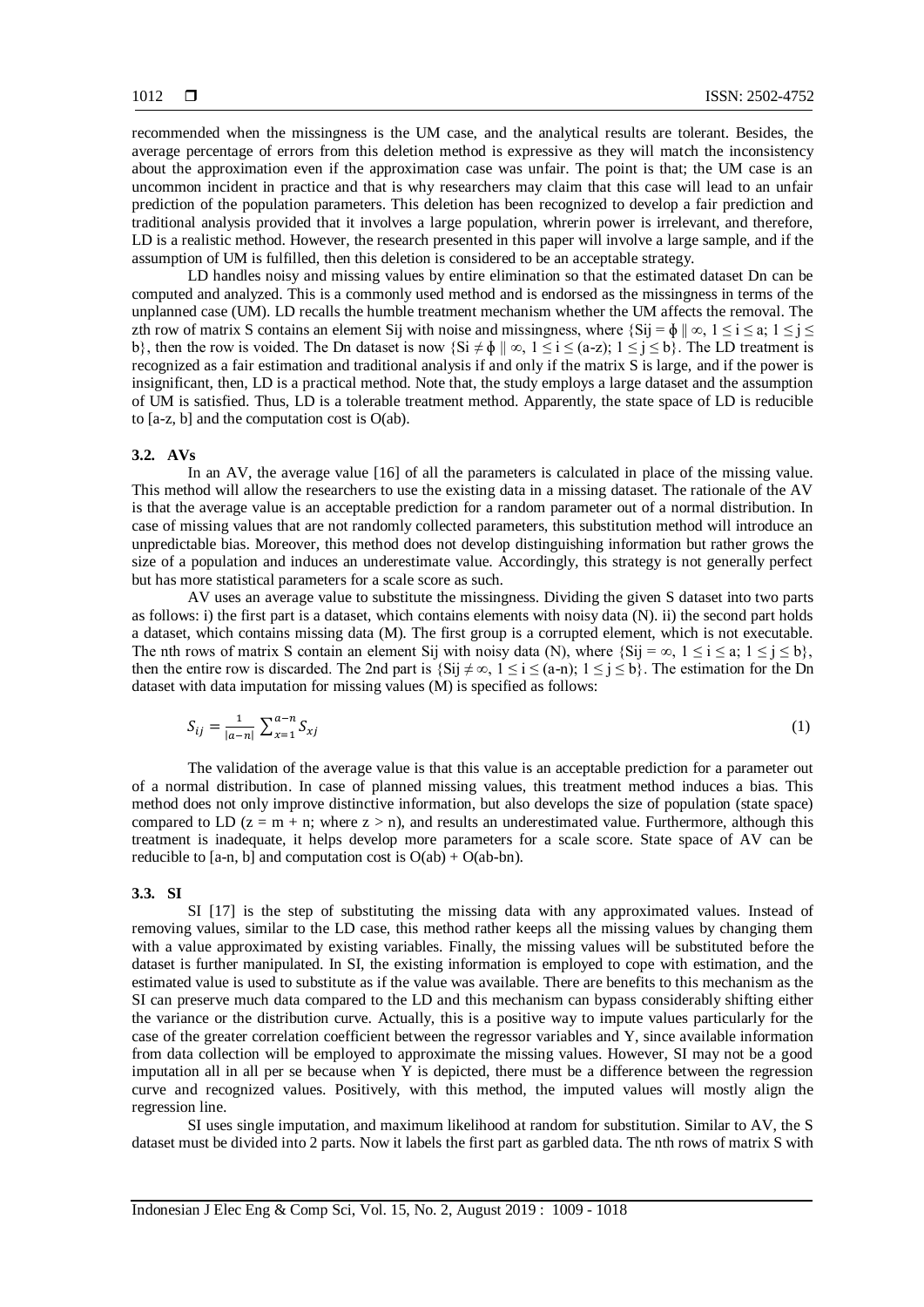an element of Sij, noisy data (N) where  $\{Sij = \infty, 1 \le i \le a; 1 \le j \le b\}$  are removed. The 2nd part of the dataset is  $\{Si i \neq \infty, 1 \leq i \leq (a-n): 1 \leq i \leq b\}$ .

The minimum likelihood of attribute (column) j (where  $j = 1, 2, 3, \ldots, b$ ) is characterized by S(min)j where  $S(\text{min})$  = Min (Skj) for each k = 1, 2, 3,..., (a-n). Similarly, the maximum likelihood of attribute j (where  $j = 1, 2, 3,..., b$ ) is represented by S(max)j where S(max)j = Max (Skj) for each k = 1, 2, 3,..., (an).The substitution for the estimated Dn dataset with SI for missing values in each attribute j is randomly defined as follows:

$$
S_{ij} = RAND[S(min)_j, S(max)_j]
$$
 (2)

State space of SI can be reducible to [a-n, b] but computation cost is  $O(ab) + O(2(ab-bn))$ .

In summary, regarding the performance, which is the computation cost metric, the existing estimations are problematic as the computation cost listed in Table 1 is very high.

Table 1. Disadvantages of Existing Estimations.

| Estimation | <b>Computation Cost</b> |
|------------|-------------------------|
| AV [11]    | $O(ab) + O(ab-bn)$      |
| $SI$ [12]  | $O(ab) + O(2(ab-bn))$   |
| Proposed   | O(ab)                   |

### **3.4. Tentative Impaired Datasets**

Taking out elements that are missing is an absolute idea in data curation for the reason that missingness will always impede and distort the analytics. Estimating for missing data will underline on missingness removal, which is the process of decreasing data errors generated by a poor population sample, but data elements that are missing can disturb the analysis. Missingness may induce unfair variables (negative results), directing data scientists to claim that an association of any attributes appears (which is fault analysis) while it does not (Type I error). In a case where this is used to conclude perfect analytics, these elements must be well handled. Due to the variation of missing data, this research will employ three ways to leverage this variation. Three methods comprising LD, AV and SI will be used to exploit and recover data analytics with regards to the amount of missingness. Experiments based upon three methods are reserved for MRBPs with ten datasets. These investigations are approximated in the sense of their outcomes on data analytics as the predictions from multiple regression-based analysis will be compared to actual data subsequently.

# **4. PERFORMANCE ANALYSIS**

The commonly used and open-source software package called MOA (Release 2017.06) [18] will be manipulated for the analytics. Ten datasets have been opted and the performance evaluation of a multiple regression-based model for missing data has been resolved. The manipulation has been run on a Asus Windows 7 with Intel® Core ™ i5 CPU, 3.20 GHz Processor, and 2 GB RAM. The ten datasets have been explored in the sense that they all differ in the impairment, instances, sizes, and attributes. Note that some sample parameters, such as education, age, and sex will be intentionally omitted for the sake of maintaining the individual privacy of the sample's correspondents, but somehow it includes an adequate amount of attributes, which confirm the significance of the population sample.

#### **4.1. MAE**

MAE is used to quantify the estimated observations. MAE described in [19] is a favorable selection to calculate the estimating method; particularly, for cases in which metrics are based upon geometric distribution, for example, the geometric mean absolute error. The MAE is an average of the absolute value of failures and will be determined by the following (3), wherein xk represents the surveillance time series while  $\hat{x}_k$  denotes the predicted time series.

$$
MAE = \frac{1}{n} \sum_{k=1}^{n} |x_k - \hat{x}_k|
$$
\n<sup>(3)</sup>

### **4.2. RMSE**

RMSE is a figure used to quantify the variances between population values and sample sizes. RMSE can be estimated by a model of real observations. A method using RMSE as presented in [20] has been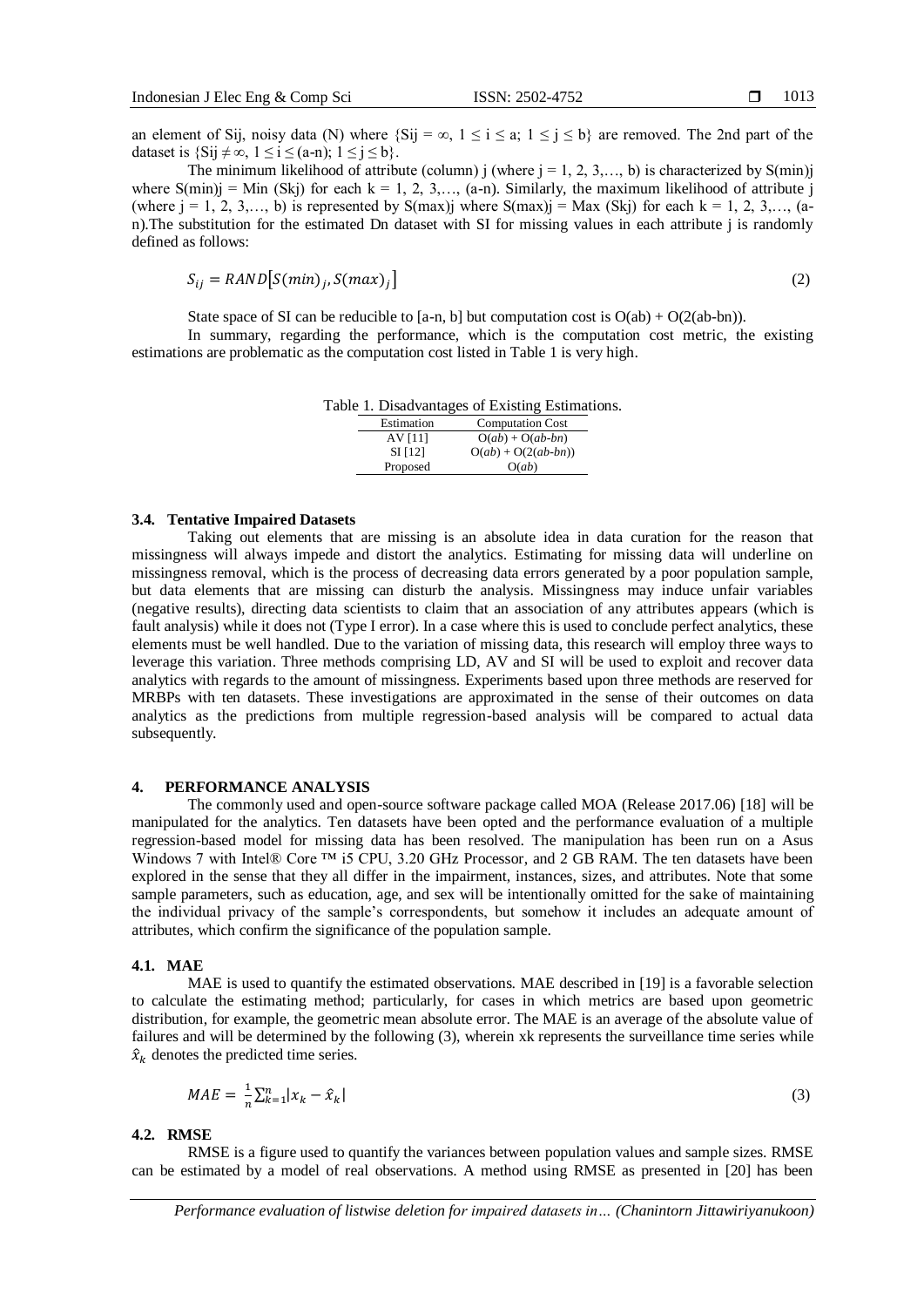proposed to improve the matching accuracy in case of an unstable scale. This high accuracy is a key function to analyze many image processing experiments. The RMSE designates the deviation of the difference between observations and predictions. These differences can be calculated by the sample population overestimation errors sometimes called an out-of-sample figure. The RMSE [21] of estimated values  $\hat{x}_t$  for times t of a regression variable  $x_t$  can be computed for n different estimations as listed in (4). Training a dataset will minimize the error rate for the experiment set. The failure rate for the training dataset can be somewhat greater than if they are included in the experiment set. If any algorithms produce the equal MAE then, RMSE [22] will be considered for deciding the superior algorithm. In general, experimental set exhibits the minimum failure rate than the trained dataset.

$$
RMSE = \sqrt{\frac{1}{n} \sum_{t=1}^{n} (\hat{x}_t - x_t)^2}
$$
\n
$$
(4)
$$

### **4.3. Results and analysis**

Approaches for managing the missingness can be classified into two common methods: a data-based approach, and a model-based approach. A data-based method will designate the missingness before carrying out the approximation, while the model-based method revises the algorithms to manage the missing data before the approximation of parameters is taken into account. The commonly used model-based approaches can be found in the SPSS software, which employs multiple imputations for manipulating missing data. Databased approaches adopt Full Information Maximum Likelihood into consideration. Conversely, with the equation modeling algorithm, this feature is a bit complicated. As the algorithm has been designated to reflect parameter approximations specifically to the circumstances, this model can refer to a model-based method. If the algorithm leads to general results, such as a vector of mean values or covariance, then the model refers to a data-based approach instead. The error analysis method with ten different datasets using MOA will be considered. This is somehow a simple investigation of the targeted datasets, and the results are summarized in Table 2. The three errors in the table represent the COEF, MAE [21], and RMSE, respectively. Dataset 5 shows the smallest figures for both MAE [23-25] and RMSE while dataset 3 obtains the lowest COEF figures. The MRBP models after running an MOA simulation are outlined in Table 3.

Table 2. Prediction with RMSE for Ten Different Datasets

| Dataset | <b>COEF</b> | MAE   | <b>RMSE</b> |
|---------|-------------|-------|-------------|
|         | 0.17        | 1.2   | 1.4         |
| 2       | 0.2         | 19.2  | 25.1        |
| 3       | 0.14        | 24.03 | 27.7        |
| 4       | 0.07        | 24.8  | 29.1        |
| 5       | 0.39        | 0.1   | 0.1         |
| 6       | 0.76        | 2.42  | 3.3         |
|         | 0.16        | 35.73 | 47.03       |
| 8       | 0.28        | 102.9 | 125.2       |
| 9       | 0.17        | 4.67  | 6.16        |
| 10      | 0.2         | 14.4  | 20.5        |

Table 3.MRBP Models for Ten Different Datasets

| Regression-based Prediction |   |                                                       |  |
|-----------------------------|---|-------------------------------------------------------|--|
|                             |   | $X_4 = 0.09X_3 + 1.7$                                 |  |
|                             |   | $X_8 = 0.05X_5 + 0.05X_6 + 270.26$                    |  |
|                             | 3 | $X_4 = 0.31X_1 + 0.25X_2 + 108.76$                    |  |
| DATASET                     | 4 | $X_5 = 0.12X_1 + 40.5$                                |  |
|                             | 5 | $X_5 = 0.1X_4 + 0.48$                                 |  |
|                             | 6 | $X_7 = 0.06X_3 + 0.32X_4 + 0.14X_5 + 0.21X_6 - 16.75$ |  |
|                             |   | $X_5 = -8.5X_1 + 0.03X_3 + 171.97$                    |  |
|                             | 8 | $X_7 = 0.06X_5 + 0.04X_6 + 247.26$                    |  |
|                             | Q | $X_5 = -3.2X_1 + 48.7X_3 + 11X_4 + 2.97$              |  |
|                             |   | $X_7 = -1.4X_1 + 1.3X_3 - 0.4X_4 - 18.52$             |  |

The diagnostic plots will be used to examine the precision of regressive-based predictions and their average error percentage. Figures 1-10 demonstrate graphs for an RBP prediction compared to the actual data. In this experiment, ten different datasets are used and the plots from these individual datasets are shown in Figures 1-10, wherein each figure corresponds to each dataset. The plot displays the prediction results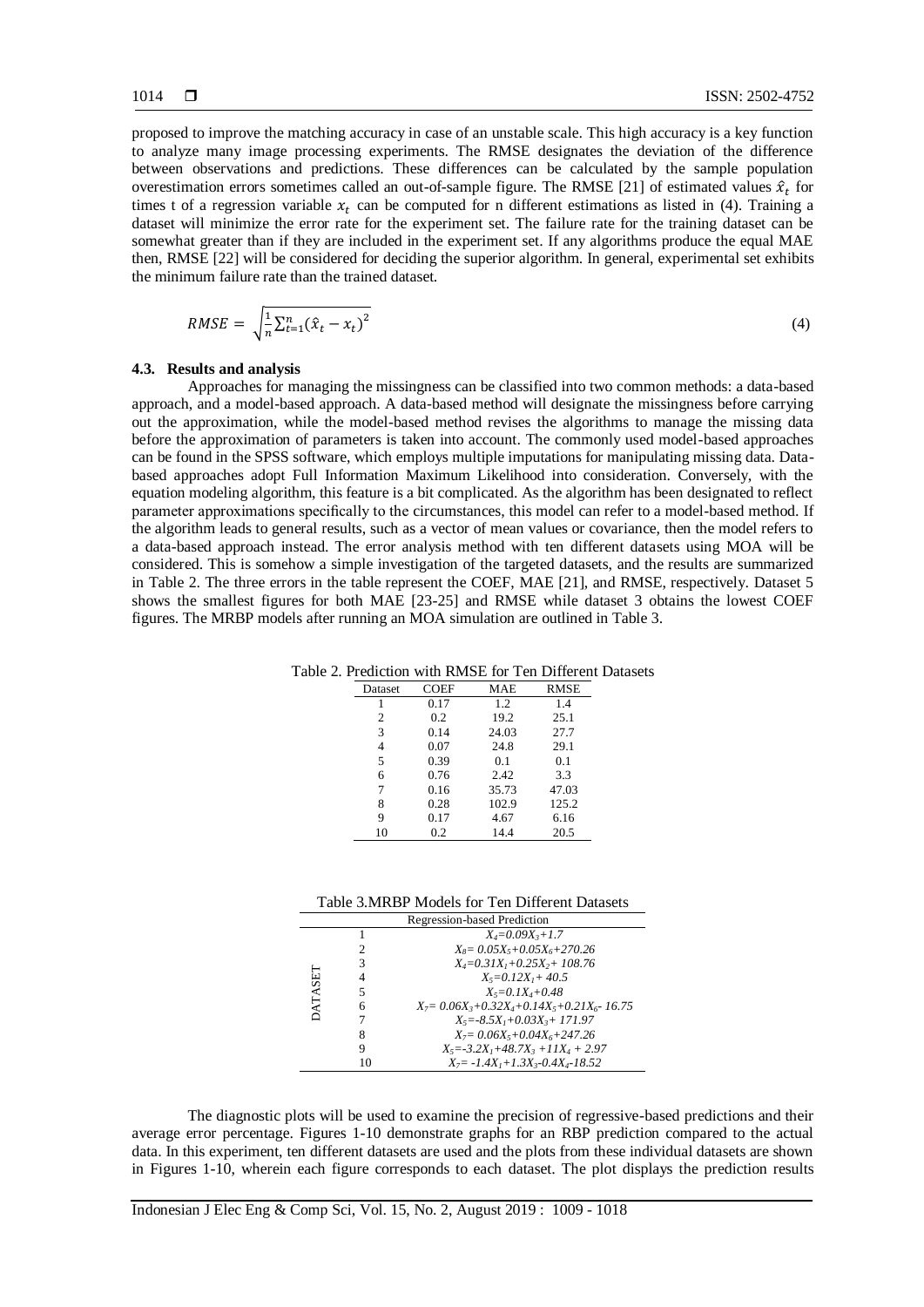using the regression equation tabularized in Table 3 against the actual values. An LD, an AV and an SI curve have been plotted to highlight the prediction accuracy. The plots illustrate a roughly equal precision among three missing data estimations. In addition, for further details, the average error percentage is investigated to deal with best-fit estimation. Considering Table 3, the simple LD does seem to outclass other methods as well as is inexpensive in terms of the filtering process of the missingness. From the prediction results, all methods perform well with datasets 6, 7, 9, and 10. However, with datasets 1-5, and 8, the trends oppose to the actual data. The reason for this phenomenon is that the missingness and noise are highly correlated. For such cases, all estimations are not well aligned, but only display the direction of the curve. Thus, if considering these curves, those with opposite trends will reflect a small number of average errors since the average value of all curves listed in Table 4 is close to the identical direction.



Figure 1. Comparison of dataset 1 with the actual data





**DATASET 4** 



Figure 3. Comparison of dataset 3 with the actual data

 $\blacksquare$  Actual  $\blacksquare$  LD  $\blacksquare$  AV  $\blacksquare$  SI

Figure 4. Comparison of dataset 4 with the actual data



s.

Figure 5. Comparison of dataset 5 with the actual data



*Performance evaluation of listwise deletion for impaired datasets in… (Chanintorn Jittawiriyanukoon)*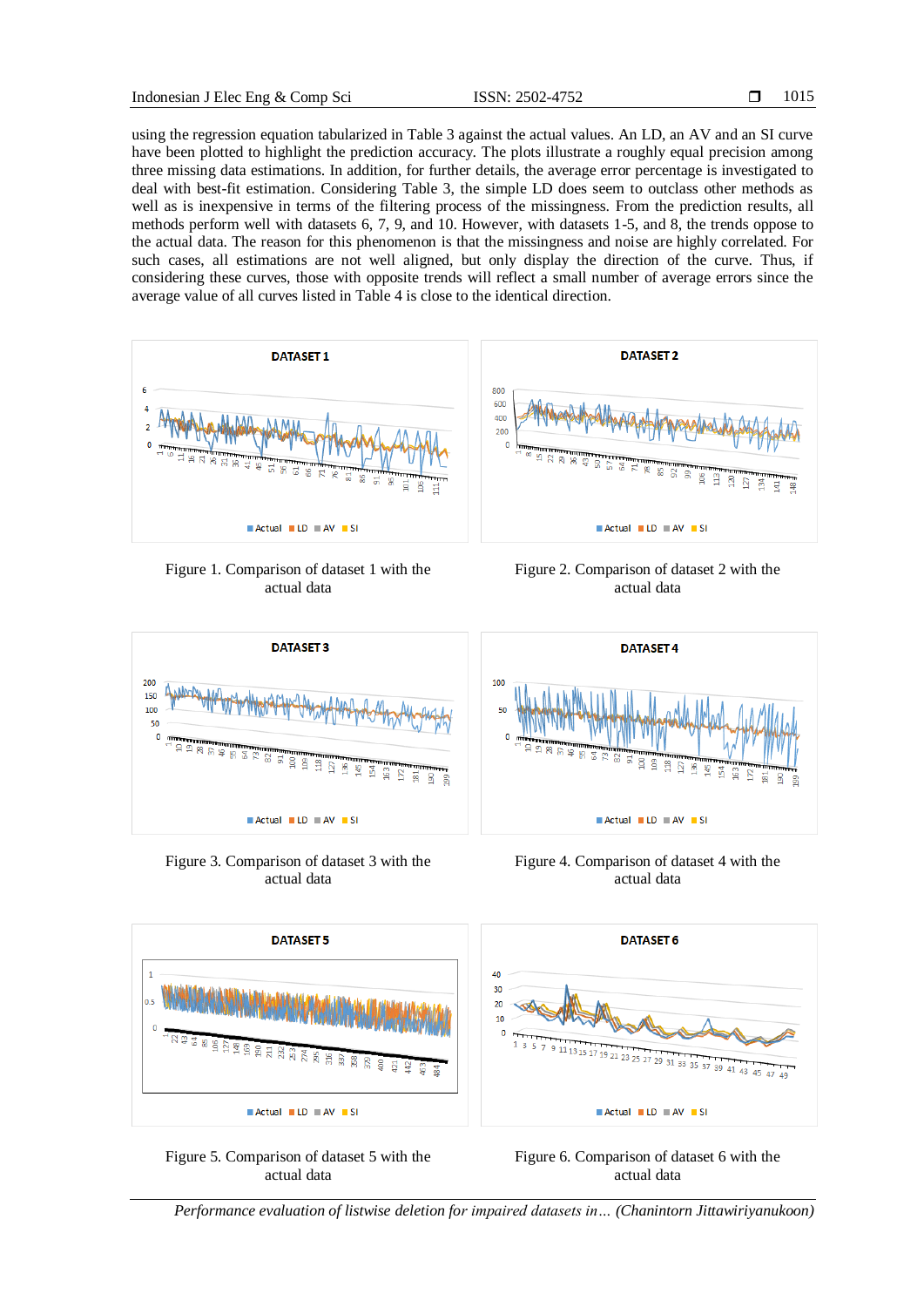

Figure 7. Comparison of dataset 7 with the actual data





Figure 9. Comparison of dataset 9 with the actual data

Figure 10. Comparison of dataset 10 with the actual data

| Average Error Percentage for Ten Differe |      |       |       |
|------------------------------------------|------|-------|-------|
| Dataset                                  | LD   | AV    | SI    |
| 1                                        | 58.4 | 57    | 58.47 |
| 2                                        | 24.5 | 23.1  | 23    |
| 3                                        | 16.7 | 17    | 16.9  |
| 4                                        | 23.8 | 23.7  | 23.4  |
| 5                                        | 2.52 | 14.6  | 58.6  |
| 6                                        | 14   | 12.75 | 13.8  |
| 7                                        | 33.9 | 34    | 32.5  |
| 8                                        | 23.5 | 23.1  | 23.9  |
| 9                                        | 43.6 | 47.6  | 40.9  |
| 10                                       | 20   | 26.2  | 24.3  |
| Dataset                                  | COEF | MAE   | RMSE  |
| 1                                        | 0.17 | 1.2   | 1.4   |
| 2                                        | 0.2  | 19.2  | 25.1  |
| 3                                        | 0.14 | 24.03 | 27.7  |
| $\overline{4}$                           | 0.07 | 24.8  | 29.1  |
| 5                                        | 0.39 | 0.1   | 0.1   |
| 6                                        | 0.76 | 2.42  | 3.3   |
| 7                                        | 0.16 | 35.73 | 47.03 |
| 8                                        | 0.28 | 102.9 | 125.2 |
| 9                                        | 0.17 | 4.67  | 6.16  |
| 10                                       | 0.2  | 14.4  | 20.5  |

| Table 4. Average Error Percentage for Ten Different Datasets |  |  |
|--------------------------------------------------------------|--|--|
|--------------------------------------------------------------|--|--|

# **5. CONCLUSIONS AND FUTURE WORK**

In this paper, multiple regressive-based predictions are introduced as one of the critical diagnostic tools of advanced analytical systems. The classical methods of prediction have encountered practical missing data in time-series models, based on mistaken data collection for instances or attributes in the dataset. The problem of missing values is common in various research studies and can stimulate a quality of research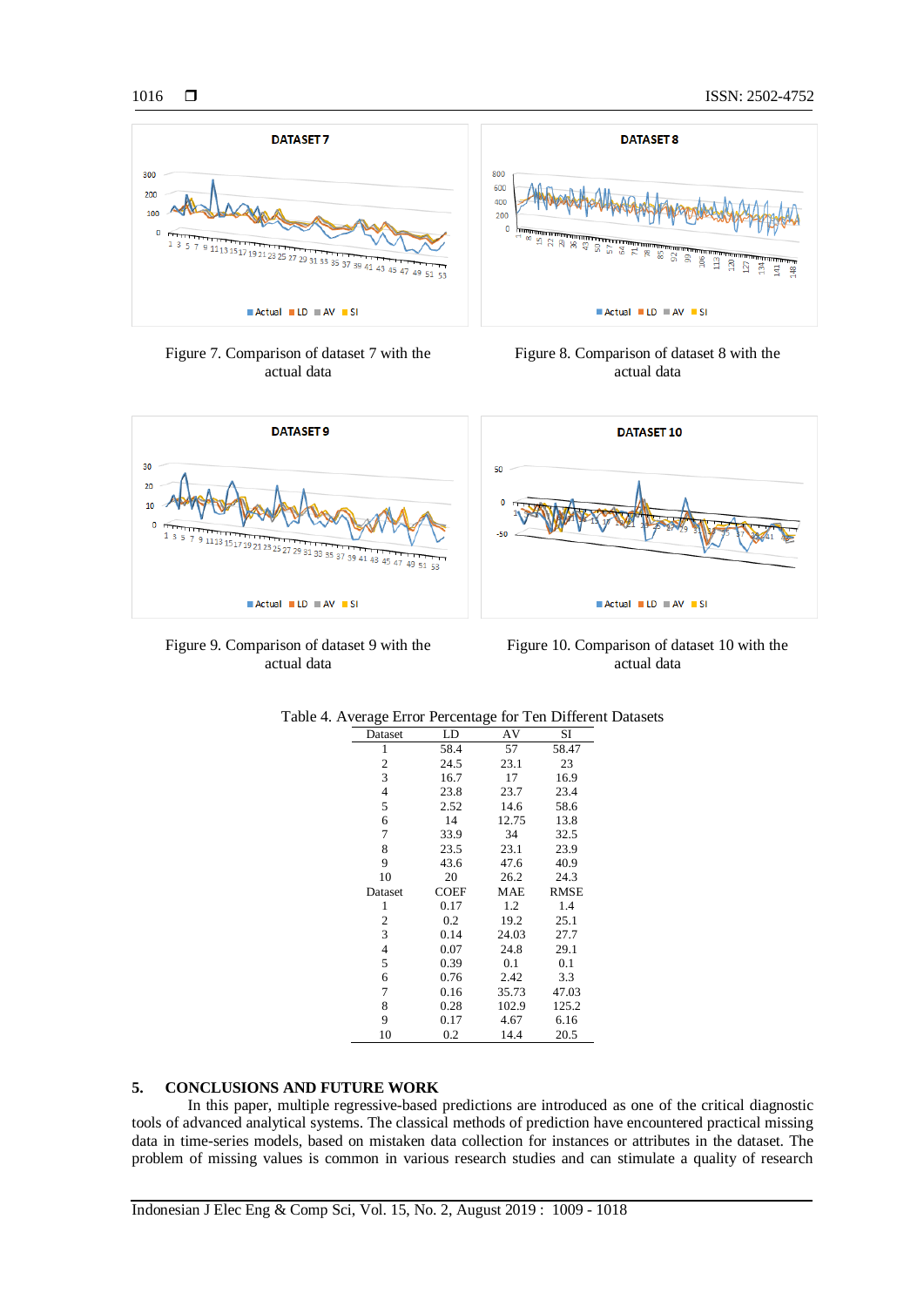results after data curating. However, the effect of missingness has been widely taken into consideration in the case of recovery so that advanced analysis can be performed eventually. This research article determines to investigate the impact of missing data estimation as well as the precision of overcoming it. To attain this, ten datasets were chosen to emphasize the plots of their regressive- based models versus the actual values. Then, the percentage errors from the LD, AVs, and Sis were reviewed to obtain a best-fit filtering mechanism. The results conclude that the LD possesses a humble and simple filtering technique whether or not the missing values of an input influence the future neglected values. Additionally, LD can be utilized for predictions and is appropriate as well as better than the other AV or SI methods for prediction. Cross-correlation and covariance analysis of the population sample will be the focus of future research.

# **REFERENCES**

- [1] V. Kanchana, and S. Sri Ranjini, "Investigation and Study of Vital Factors in Selection, Implementation and Satisfaction of ERP in Small and Medium Scale Industries," *International Journal of Electrical and Computer Engineering (IJECE)*, vol. 8, no. 2, pp. 1150-1155, 2018.
- [2] S. Kashi, H. R. Karimi, K. Thoben, M. Lutjen, and M. Teucke, "A Survey on Retail Sales Forecasting and Prediction in Fashion Markets," *Journal of Systems Science and Control Engineering*, vol. 3, no. 1, pp. 154-161, 2015.
- [3] A. Olinsky, S. Chen, and L. Harlow, "The Comparative Efficacy of Imputations Methods for Missing Data in Structural Equation Modeling," *European Journal of Operational Research*, vol. 151, no. 1, pp. 53-79, 2003.
- [4] S. Wang, W. Wu, and X. Zhou, "App Store Analysis: Using Regression Model for App Downloads Prediction," *Social Computing, ICYCSEE 2016, Communications in Computer and Information Science*, Springer, Singapore, vol. 623, 2016.
- [5] H. B. Chi, M. F. N. Tajuddin, N. H. Ghazali, A. Azmi, and M. U. Maaz, "Internet of Things (IoT) Based I-V Curve Tracer for Photovoltaic Monitoring Systems," *Indonesian Journal of Electrical Engineering and Computer Science (IJEECS)*, vol. 13, no. 3, pp. 1022-1030, 2019.
- [6] H. F. Hawari, A. A. Zainal, and M. R. Ahmad, "Development of Real Time Internet of Things (IoT) Based Air Quality Monitoring System," *Indonesian Journal of Electrical Engineering and Computer Science (IJEECS)*, vol. 13, no. 3, pp. 1039-1047, 2019.
- [7] M.A.F. Ismail, M. N. Md. Isa, S. N. Mohyar, M.I. Ahmad, M. N. M. Ismail, R. C. Ismail, A. Harun, and S.A.Z. Murad, "e-PADI: An IoT-Based Paddy Productivity Monitoring and Advisory System," *Indonesian Journal of Electrical Engineering and Computer Science (IJEECS)*, vol. 14, no. 2, pp. 852-858, 2019.
- [8] N. A. Khairi, A. B. Jambek and R. C. Ismail, "Performance Evaluation of Arithmetic Coding Data Compression for Internet of Things Applications," *Indonesian Journal of Electrical Engineering and Computer Science (IJEECS)*, vol. 13, no. 3, pp. 591-597, 2019.
- [9] I. Kang, H. Song, and H. Jung, "User Command Acquisition Based IoT Automatic Control System," *Indonesian Journal of Electrical Engineering and Computer Science (IJEECS)*, vol. 13, no. 1, pp. 307-312, 2019.
- [10] A. Rghioui, and A. Oumnad, "Internet of Things: Surveys for Measuring Human Activities from Everywhere," *International Journal of Electrical and Computer Engineering (IJECE)*, vol. 7, no. 5, pp. 2472-2482, 2017.
- [11] S. L. Lim, and P. J. Bentley, "Investigating App Store Ranking Algorithms Using A Simulation of Mobile App Ecosystems," *IEEE Congress on Evolutionary Computation (CEC)*, pp. 2672-2679, 2013.
- [12] C. Jittawiriyanukoon, "Evaluation of a Multiple Regression Model for Noisy and Missing Data," *International Journal of Electrical and Computer Engineering (IJECE)*, vol. 7, no. 4, pp. 2220-2229, 2018.
- [13] H. Kang, "The Prevention and Handling of the Missing Data," *Korean Journal of Anesthesiology*, vol. 64, no. 5, pp. 402-406, 2013.
- [14] R. J. Little, *et al*., "The Prevention and Treatment of Missing Data in Clinical Trials," *The New England Journal of Medicine*, vol. 356, no. 14, pp. 1355-1360, 2012.
- [15] R. T. O'Neill, and R. Temple, "The Prevention and Treatment of Missing Data in Clinical Trials: An FDA Perspective on the Importance of Dealing With it," *American Society for Clinical Pharmacology and Therapeutics*, vol. 91, no. 3, pp. 550-554, 2012.
- [16] C.J. Simon-Gabriel, A. Sciber, I. Tolstikhin, and B. Scholkopf, "Consistent Kernel Mean Estimation for Functions of Random Variables," *The 30th Conference on Neural Information Processing Systems (NIPS 2016)*, pp. 1-17, 2016.
- [17] N. Masseran, A. M. Razali, K. Ibrahim, A. Zaharimand, and K. Sopian, "Application of the Single Imputation Method to Estimate Missing Wind Speed Data in Malaysia," *Research Journal of Applied Sciences, Engineering and Technology*, vol. 6, no. 10, pp. 1780-1784, 2013.
- [18] A. Bifet, R. Kirkby, G. Holmes, and B. Pfahringer, "MOA: Massive Online Analysis," *Journal of Machine Learning Research*, vol. 11, pp. 1601-1604, 2010.
- [19] C. Chen, J. Twycross, and J. M. Garibaldi, "A New Accuracy Measure Based on Bounded Relative Error for Time Series Forecasting," *PLoS ONE*, vol. 12, no. 3, pp. 1-23, 2017.
- [20] Z. Tang, P. Monasse, and J. M. Morel, "Improving the Matching Precision of SIFT," *IEEE International Conference on Image Processing (ICIP)*, pp. 5756-5760, 2014.
- [21] S. Salisu, M. W. Mustafa, and M. Mustapha, "A Wavelet Based Solar Radiation Prediction in Nigeria Using Adaptive Neuro-Fuzzy Approach," *Indonesian Journal of Electrical Engineering and Computer Science (IJEECS)*, vol. 12, no. 3, pp. 907-915, 2018.

*Performance evaluation of listwise deletion for impaired datasets in… (Chanintorn Jittawiriyanukoon)*